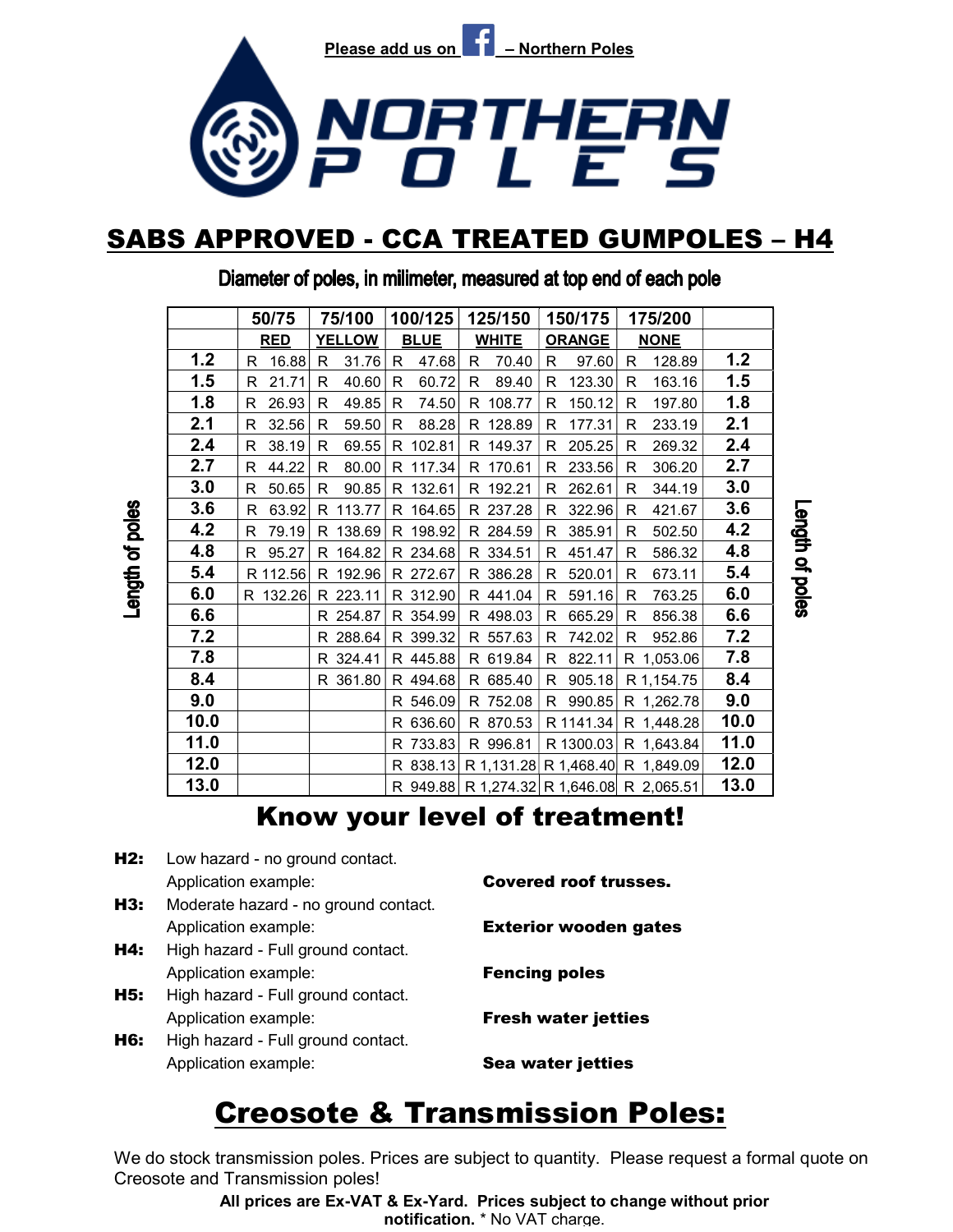# Creosote Building and Fencing Poles:

| 2.4 50/75 | @ R 41.17 each              |
|-----------|-----------------------------|
|           | 2.4 75/100 @ R 76.32 each   |
|           | 2.4 100/125 @ R 111.16 each |
|           | 2.4 125/150 @ R 162.19 each |
|           | 2.4 150/175 @ R 230.69 each |

### Wooden products:

#### Laths per bundle of 10:

|  | 1.5 $m$ @ R 60.87 per bundle                         |  |
|--|------------------------------------------------------|--|
|  | <b>2.1m</b> @ R 78.26 per bundle                     |  |
|  | $2.0$ $\infty$ $2.040425$ $\infty$ $\infty$ $\infty$ |  |

- **3.0m** @ R 104.35 per bundle
- 4.5m @ R 200.00 per bundle

| 1.2 <sub>m</sub> | @                    | R 85.22 per bundle  |
|------------------|----------------------|---------------------|
| 1.5 <sub>m</sub> | @                    | R 104.39 per bundle |
| 1.8 <sub>m</sub> | $^{\textcircled{a}}$ | R 132.17 per bundle |
| 2.1 <sub>m</sub> | $^{\textcircled{a}}$ | R 160.00 per bundle |
| 2.4 <sub>m</sub> | $^{\textcircled{a}}$ | R 187.83 per bundle |
| 3.0 <sub>m</sub> | ω                    | R 254.92 per bundle |

#### Pine Post & Rail Fencing:

| 1.2m | 150 <sub>mm</sub> | 2 Hole Post CCA |
|------|-------------------|-----------------|
| 1.5m | 150 <sub>mm</sub> | 2 Hole Post CCA |
| 1.8m | 150 <sub>mm</sub> | 2 Hole Post CCA |
| 2.1m | 90 <sub>mm</sub>  | Rail            |

#### Pine Machined Poles/ Treated horse jumps:

| 3.0 <sub>m</sub> | 100mm | @ R 243.48   |
|------------------|-------|--------------|
| 3.6 <sub>m</sub> | 100mm | $@$ R 286.96 |
| 4.2m             | 100mm | @ R 330.43   |

#### Dunnage Poles:

| $2.1m \times 80mm$ |  | @ R 65.22 | $2.1m \times 100mm$ | @ R 88.70  |
|--------------------|--|-----------|---------------------|------------|
| $2.4m \times 80mm$ |  | @ R 69.57 | 2.4m x 100mm        | @ R 102.61 |

#### Untreated Pine Split-poles: (B Grade)

Split poles are a WET OF SAW pine product. Sizes indicated are merely a guideline for use. Sizes may vary slightly from plank to plank.

| 2.0 <sub>m</sub> | $\mathsf{X}$ | 100mm   | $\mathsf{X}$                       | 19mm | $@R$ 12.17  |
|------------------|--------------|---------|------------------------------------|------|-------------|
| 2.4 <sub>m</sub> | $\mathsf{X}$ | 100mm x |                                    | 19mm | @ R $15.65$ |
| 3.0 <sub>m</sub> | $\mathsf{X}$ | 100mm   | $\sim$ $\sim$ $\sim$ $\sim$ $\sim$ | 19mm | @ R $18.26$ |

| 1.5 $m$ @ R 60.87 per bundle      |  | <b>1.8m</b> @ R 75.22 per bundle         |
|-----------------------------------|--|------------------------------------------|
| <b>2.1m</b> @ R 78.26 per bundle  |  | <b>2.4m</b> @ R $83.91$ per bundle       |
| <b>3.0m</b> @ R 104.35 per bundle |  | <b>3.6m</b> $\omega$ R 139.13 per bundle |

#### Droppers per bundle of 10: Surveyor Poles per bundle of 10:

|  | <b>1.2m</b> @ R $85.22$ per bundle |  | 1.5 $m$ @ R 56.53 per bundle            |
|--|------------------------------------|--|-----------------------------------------|
|  | <b>1.5m</b> @ R 104.39 per bundle  |  | 1.8 $m \quad \omega$ R 66.09 per bundle |



 $@R$  181.74  $@R 229.57$ 

 $@$  R 265.00  $@$  R 129.13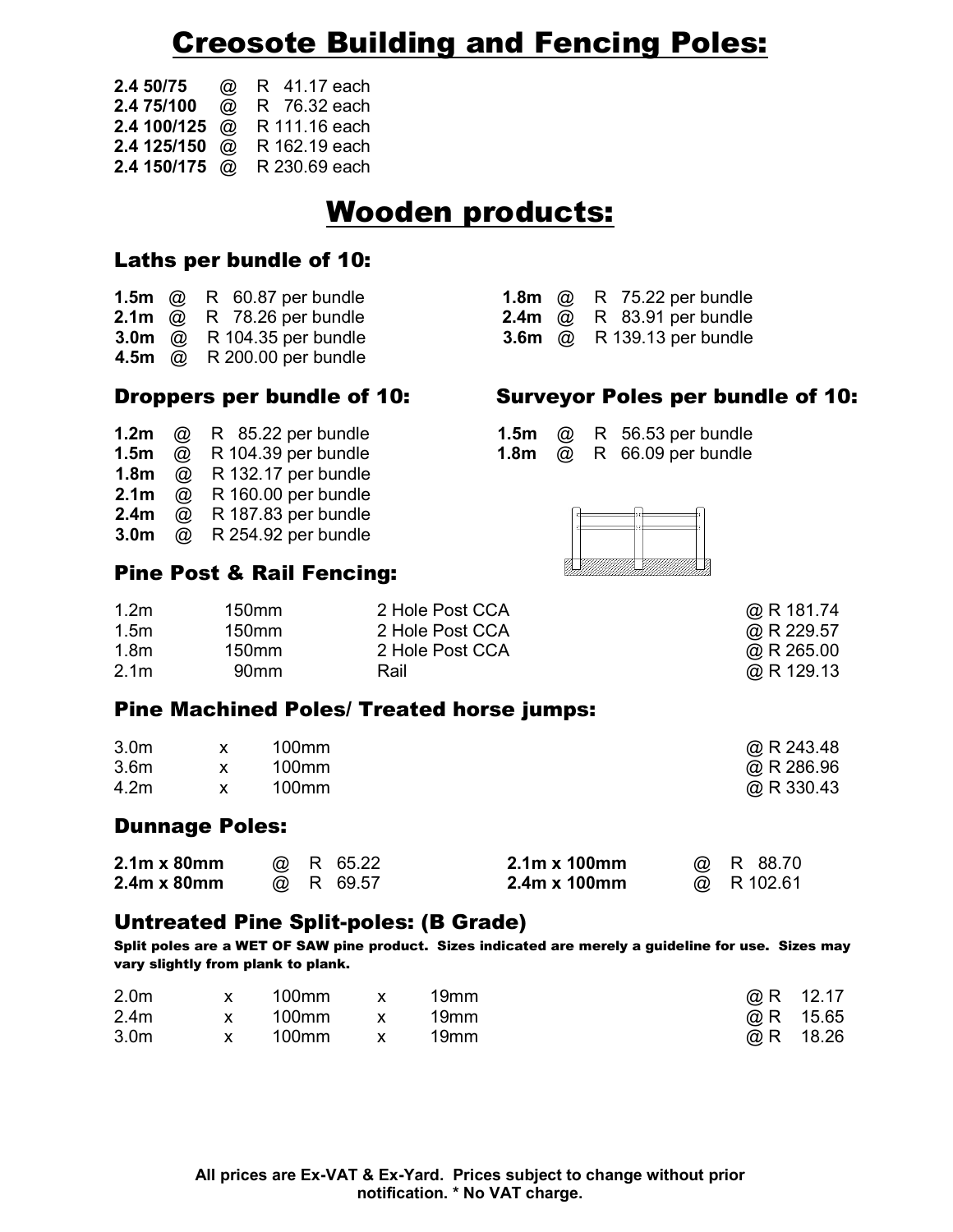# Wooden products continued:

#### Untreated Pine Planks: (A Grade)

Planks are a WET OF SAW pine product. Sizes indicated are merely a guideline for use. Sizes may vary slightly from plank to plank.

| 2.4 <sub>m</sub> | x 100mm x 19mm |  | $@R$ 19.57 |
|------------------|----------------|--|------------|
| 3.0 <sub>m</sub> | x 100mm x 19mm |  | $@R$ 24.35 |

#### Untreated Utility Grade Pine Beams: (A Grade)

Utility grade beams are a kiln dried pine product. Sizes indicated are merely a guideline for use. Sizes may vary slightly from plank to plank. Planks are planed and ready for use.

| 38mm     |   | 38mm             | per meter | $@$ R | 7.83  |
|----------|---|------------------|-----------|-------|-------|
| 76mm     | x | 38mm             | per meter | $@$ R | 17.39 |
| $114$ mm | x | 38mm             | per meter | $@$ R | 26.09 |
| 152mm    | x | 38mm             | per meter | @ R   | 35.65 |
| 76mm     |   | 50 <sub>mm</sub> | per meter | $@$ R | 25.22 |
| 228mm    |   | 50 <sub>mm</sub> | per meter | @ R   | 88.70 |

#### Interlocking Pine Babylogs:

| 95 <sub>mm</sub> |  | x 16mm | per m <sup>2</sup> |  | @ R 91.30 |
|------------------|--|--------|--------------------|--|-----------|
|------------------|--|--------|--------------------|--|-----------|

#### Untreated Saligna decking: (A Grade)

Saligna decking is a kiln dried Saligna product. Sizes indicated are merely a guideline for use. Sizes may vary slightly from plank to plank. Planks are planed and ready to use.

| 95mm | $X \sim$ | 20mm | per $m2$ | $@R$ 265.22 |
|------|----------|------|----------|-------------|
|------|----------|------|----------|-------------|

#### Untreated Pine decking: (A Grade)

Pine decking is a kiln dried pine product. Sizes indicated are merely a guideline for use. Sizes may vary slightly from plank to plank. Planks are planed and ready to use.

| 105mm | 20mm | A-Grade per $m2$ |  | $@R$ 139.13 |
|-------|------|------------------|--|-------------|
| 105mm | 20mm | Shiplap per $m2$ |  | $@R$ 139.13 |

#### Garden edging per 2m roll:

200mm @ R 69.57 300mm @ R 84.35 400mm @ R 105.22



#### Polywax painted, picket fencing panels:

Picket fencing panels' measure 1.5m in length, 1.2m in height and have 50mm approximate spacing between pickets. Planed splitpoles are used in the construction of these panels.

| 1.5m Length | 0.8m Height | $@$ R 195.00 |
|-------------|-------------|--------------|
| 1.5m Length | 1.2m Height | $@$ R 250.00 |

| @ R | 195.00 |
|-----|--------|
| @ R | 250.00 |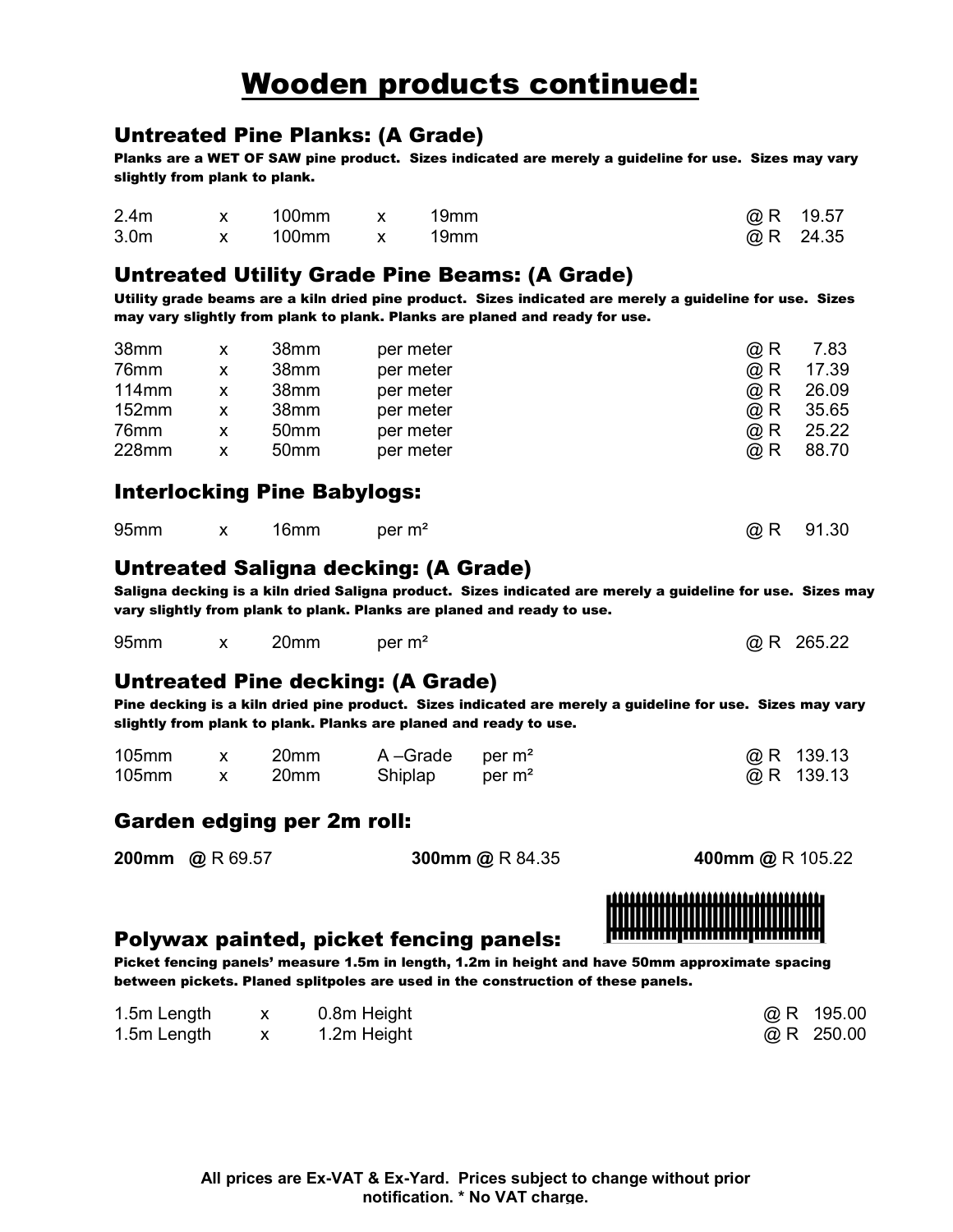# Timber Treatment:

| <b>Creosote:</b>                                                   | <b>Waxol:</b>     | Polywax:                    | <b>Paraffin per litre:</b>                                                     |
|--------------------------------------------------------------------|-------------------|-----------------------------|--------------------------------------------------------------------------------|
| R 27.83 per litre                                                  | R 28.70 per litre | R 30.43 per litre           | R 21.74 per litre                                                              |
| Color Tone – Wood Seal:<br>Oil based wood sealer. Water resistant. |                   |                             | <b>Color Tone - Deck Protector:</b><br>Oil based wood sealer. Water resistant. |
| 5 litres                                                           | @ R 534.78        | 5 litres                    | @ R 534.78                                                                     |
| CuGard:<br>1 litre                                                 | @ R 180.87        | 5 litres                    | @ R 817.39                                                                     |
| Acrylic black roof paint:                                          |                   | <b>Silkwood M7 Decking:</b> | Suitable for medium-high density wood.                                         |
| 1 litre                                                            | @ R 121.74        | 5 litres                    | @ R 426.09                                                                     |
|                                                                    |                   |                             |                                                                                |

### Hardware:

### Wire:

| Wire 3.15mmx5kgx80m      | @ R 139.13 Binding wire 0.9mmx0.5kg                                           | $\omega$ R | 74.78       |
|--------------------------|-------------------------------------------------------------------------------|------------|-------------|
| High Tensile 2.24mmx50kg | @ R 1434.78D/Mesh 1.8mmx1740x75 x 30m                                         |            | @ R 1443.48 |
|                          | Single Barb 2.20mmx18kgx515m @ R 586.96 Single Barb 2.8mmx35kgx840m           |            | @R1266.96   |
|                          | Double Barb 1.6mmx10kgx240m @ R 426.09Double Barb 1.6mmx35kgx845m @ R 1408.70 |            |             |
|                          |                                                                               |            |             |
| <b>Brackets:</b>         |                                                                               |            |             |

### Lapa Brackets (pole hangers):

| 125/150 - 90° Pole Hanger<br>150/200 - 90° Pole Hanger |                   |                                                                                    |                        |                        |                  | @ R 147.83<br>$@$ R 147.83 |
|--------------------------------------------------------|-------------------|------------------------------------------------------------------------------------|------------------------|------------------------|------------------|----------------------------|
| <b>Twine:</b>                                          |                   |                                                                                    |                        |                        |                  |                            |
| 6mm Ski-rope per meter                                 |                   | Plastic twine per 1 kg rolls (650m)<br>Sisal twine per 1 kg rolls (240m)           |                        |                        | @ R<br>@ R<br>@R | 53.91<br>69.56<br>1.75     |
| <b>Paint Brush:</b>                                    |                   |                                                                                    |                        |                        |                  |                            |
| 75mm Club Paint Brush<br><b>Brazing Brush</b>          |                   |                                                                                    | @ R 48.70<br>@ R 33.04 | 100mm Club Paint Brush |                  | $@R$ 69.57                 |
|                                                        |                   | <b>U-Nails/ Fencing Staples per kg:</b>                                            |                        |                        |                  |                            |
| 25 <sub>mm</sub><br>32mm                               | $\mathsf{X}$<br>X | 2.50mm Galvanized staples (approx. 710)<br>3.15mm Galvanized staples (approx. 300) |                        |                        | @R<br>$@$ R      | 78.26<br>70.43             |
| <b>Permfix Nails per kg:</b>                           |                   |                                                                                    |                        |                        |                  |                            |
| 40 <sub>mm</sub>                                       | X                 | 3.15mm Permfix Nails                                                               |                        | (approx. 430)          |                  | @ R 147.83                 |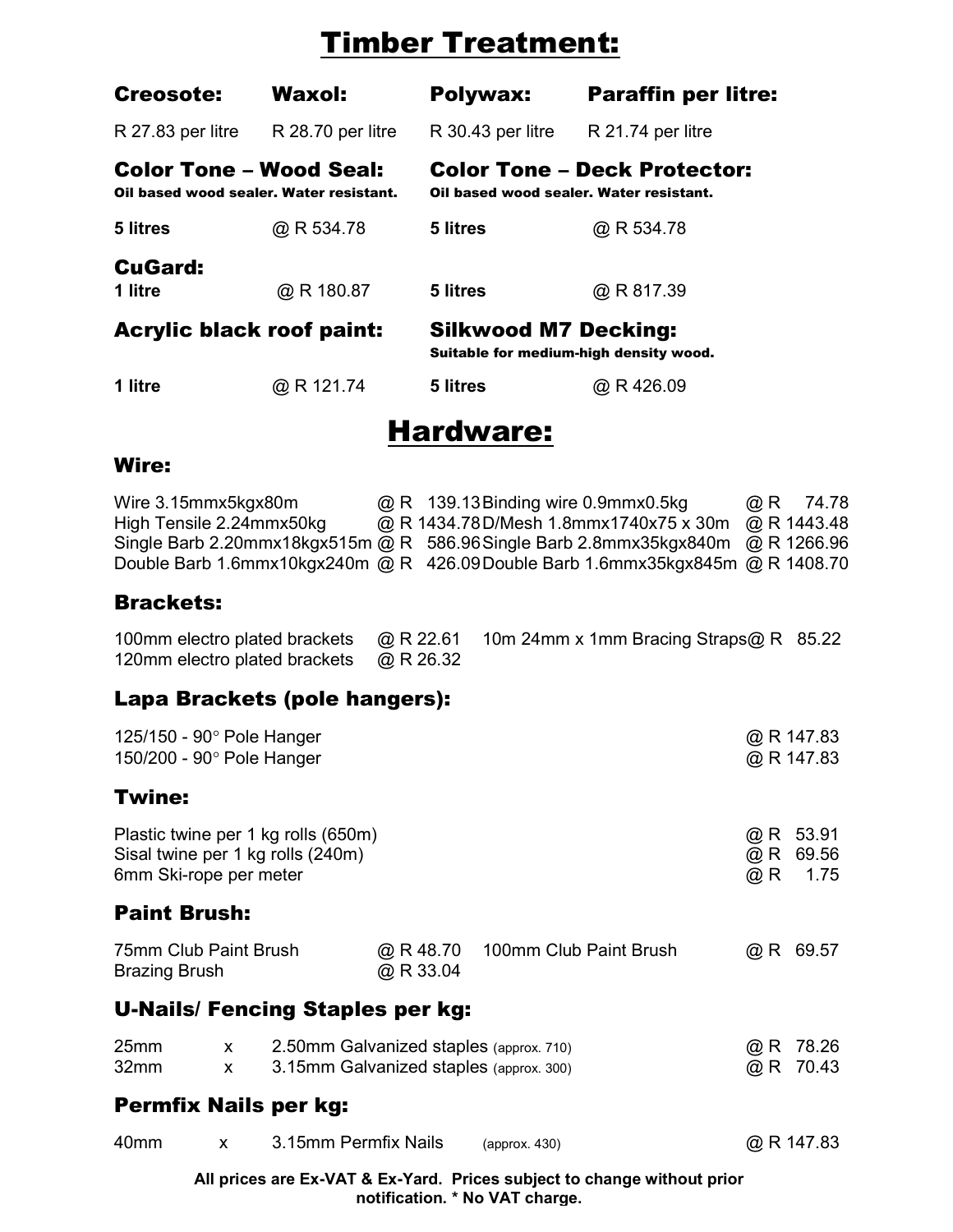# Hardware continued:

### Nails per kg:

| @ R 37.39<br>@ R 37.39<br>@R 40.00                                                           |
|----------------------------------------------------------------------------------------------|
|                                                                                              |
| $@R$ 96.00<br>43.48                                                                          |
|                                                                                              |
| $@R$ 70.90                                                                                   |
|                                                                                              |
| @ R 443.48<br>@ R 443.48                                                                     |
|                                                                                              |
| 3.04<br>6.14                                                                                 |
| 2.63<br>7.83                                                                                 |
|                                                                                              |
| 17.39<br>26.09<br>@ R 37.39<br>@R 58.26<br>@ R 30.50<br>@ R 65.00<br>@ R 95.50<br>@ R 187.00 |
|                                                                                              |
| @ R 61.40<br>@ R 99.30<br>@ R 114.04<br>@ R 27.63<br>@ R 35.09<br>@ R 39.47<br>@ R 61.40     |
|                                                                                              |
|                                                                                              |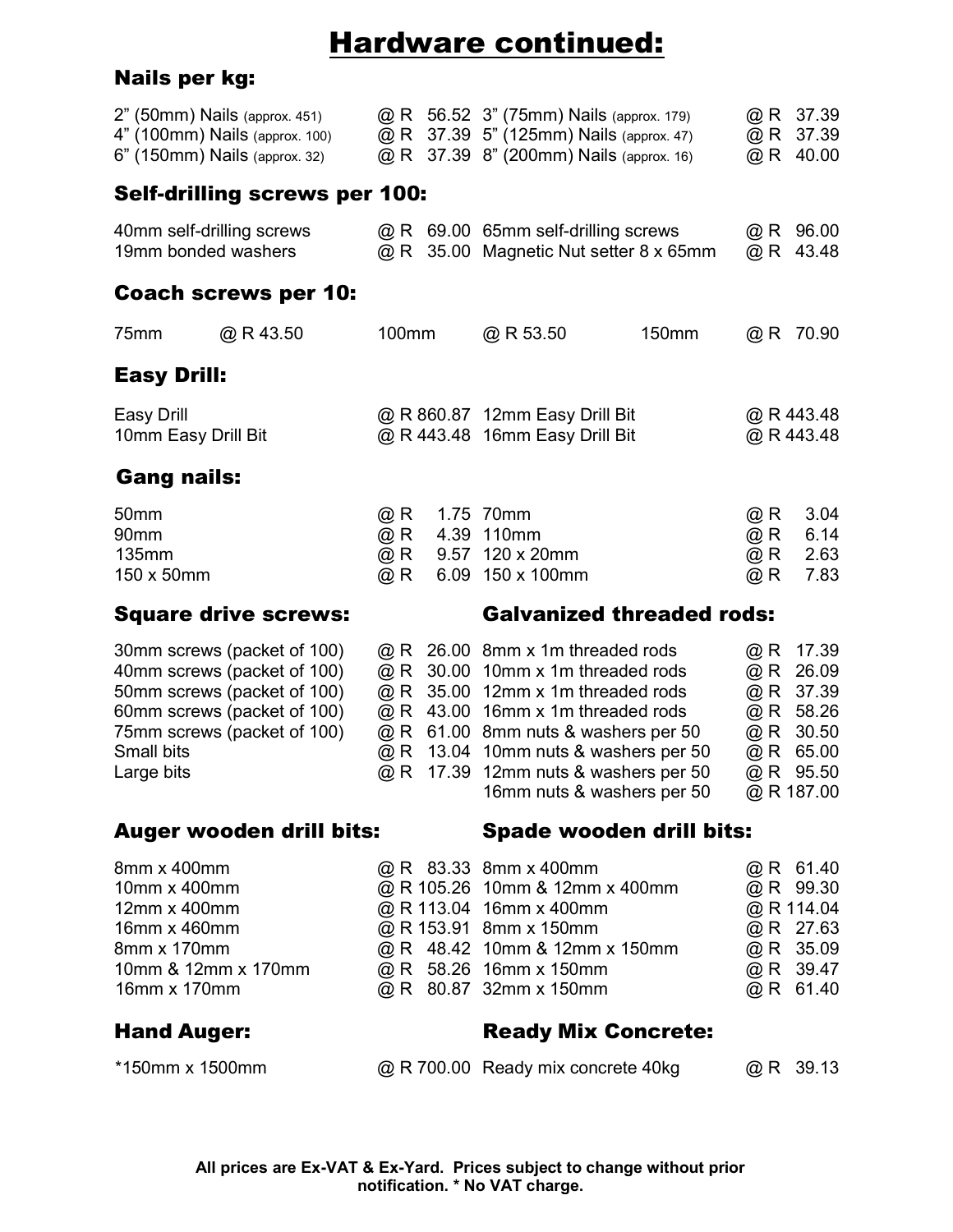### Grass & Cape Reed:

\*Grass  $@$  R 2.05 per bundle  $@$   $@$  R 3.80 per bundle

### Fibreglass Ridging:

| Per meter price      | @ R 186.96 T-Joint             |  | $@$ R 560.88 |
|----------------------|--------------------------------|--|--------------|
| L-Joint              | @ R 373.92 Square Caps         |  | $@$ R 269.56 |
| Small Cap            | @ R 215.56 Medium Caps         |  | $@$ R 269.56 |
| Large Cap            | @ R 350.43 Joining Kit         |  | @ R 65.22    |
| Small Flashing per m | @ R 53.91 Large Flashing per m |  | @ R 91.30    |

# Thatch Tiles:

| Tiles 1.34m x .420m x 0.4mm |  | $\omega$ R 93.00 Angle Ridges 2m x 0.4mm          | @ R 98.00 |
|-----------------------------|--|---------------------------------------------------|-----------|
| Cover Flashing 2m x 0.4mm   |  | @ R 98.00 Flat Sheet 2m x .450m x 0.4mm @ R 98.00 |           |
| Touch Up Kit (Sand & Glue)  |  | @ R 69.57 Touch Up Kit (Sand only)                | @ R 39.13 |

# Duratile Roofing:

Colours available are Black, Burgundy and Terracotta. More colours available on request. 15 Years Warranty when installed by approved licence contractor.

| Duratile 1.69m x .397m | @ R 113.04 Angle Ridges 1.72m | @ R 109.57 |
|------------------------|-------------------------------|------------|
| Cover Flashing 1.72m   | $\omega$ R 109.57             |            |

### Fibre Roofing:

| Fibre Reed 800mm x 450mm            | ω              | R 234.00             | or                             | R 1 263.60 per m <sup>2</sup> |
|-------------------------------------|----------------|----------------------|--------------------------------|-------------------------------|
| Fibre Palm 800mm x 550mm            | $^{\circledR}$ | R 234.00             | or                             | R 702.00 per $m^2$            |
| Masonite Reed Board 2440mm x 1220mm | $\circleda$    | R 720.00             | or                             | R $241.92$ per m <sup>2</sup> |
| Plywood Reed Board 2440mm x 1220mm  | $^{\circledR}$ | R <sub>1093.50</sub> | or.                            | R 367.42 per $m^2$            |
| Magnesium Oxide Board 2700mmx1200mm | $\omega$       | R <sub>1147.50</sub> | <b>or</b>                      | R $409.66$ per m <sup>2</sup> |
| Eave Section 450mm x 125mm          | $\omega$       | R 258.00             | or the control of the control. | R 572.76 per m                |

# Zink / Galvanised roof sheeting:

#### IBR Roof sheeting:

| $2.4m \times 0.3m m \times 790m m$ | @ R 208.70 | 3.0m x 0.3mm x 790mm                   | @ R 260.87 |
|------------------------------------|------------|----------------------------------------|------------|
| $3.6m \times 0.3m m \times 790m m$ |            | $\omega$ R 313.05 4.2m x 0.3mm x 790mm | @ R 365.22 |
| 0.4mm x 790mm per meter            |            | @ R 119.13 0.5mm x 790mm per meter     | @ R 177.39 |

#### Corrugated Roof sheeting:

| 2.4m x 0.3mm x 890mm                                               | @ R 208.70 3.0m x 0.3mm x 890mm    | @ R 260.87 |
|--------------------------------------------------------------------|------------------------------------|------------|
| 3.6m x 0.3mm x 890mm                                               | @ R 313.05 4.2m x 0.3mm x 890mm    | @ R 365.22 |
| 0.4mm x 890mm per meter                                            | @ R 119.13 0.5mm x 890mm per meter | @ R 177.39 |
| 3.0m Galvanised Ridge capping @ R 267.83 3.0m Chrome Ridge capping |                                    | @ R 328.69 |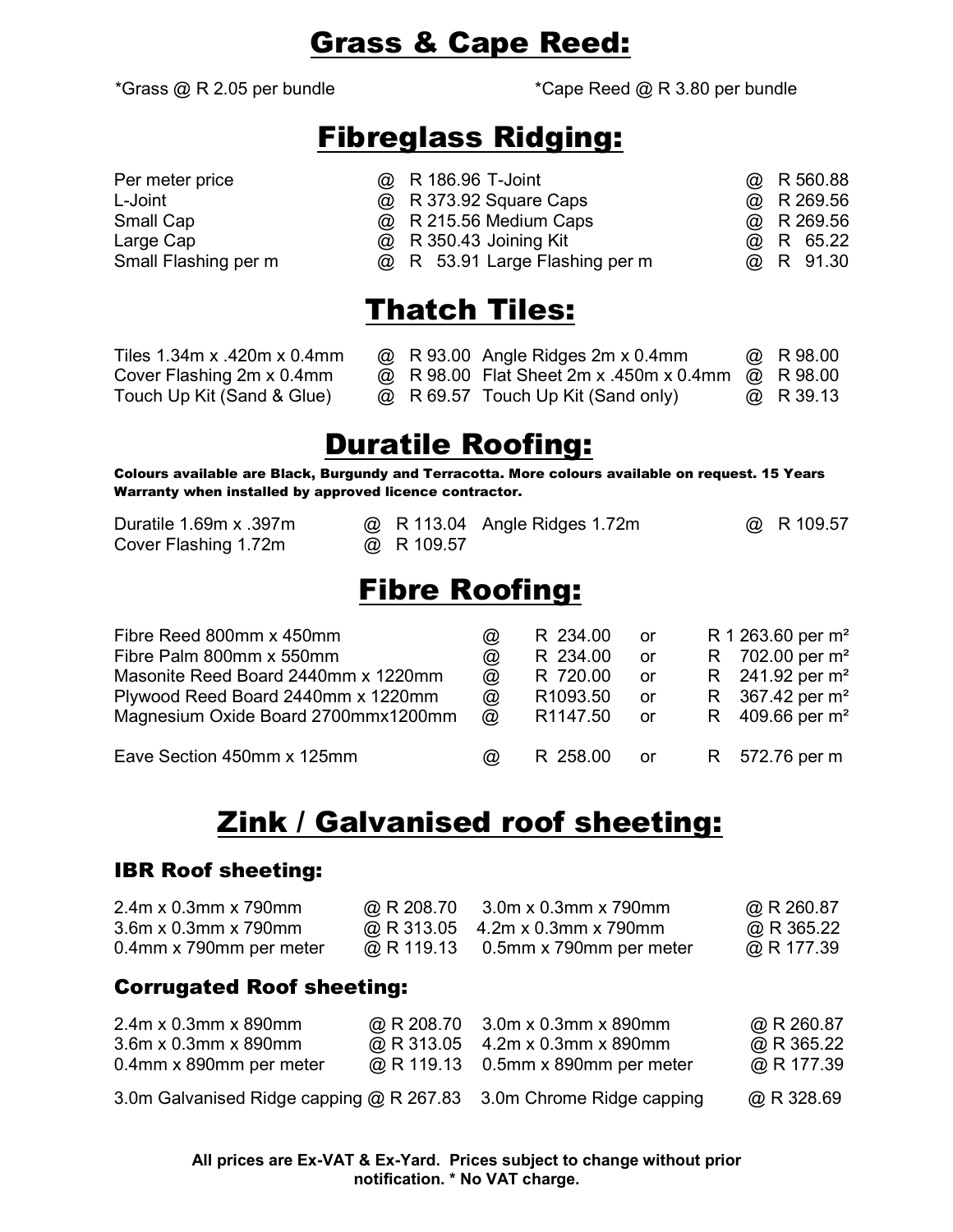# Jungle Gym Accessories:

2.4m Straight Slide  $Q \, R$  2 382.61 Step Ladder 3.0m Wave or Straight Slide  $\qquad \textcircled{R}$  R 2 660.87 Climbing Ro 1.2m Fibreglass Roofs @ R 1 260.87 Plastic Swing Rock Climbing Grips per 10  $\qquad \qquad \textcircled{R}$  591.30 Metal Gym F

|       | $\omega$ R | 173.91 |
|-------|------------|--------|
| pes   | $@$ R      | 136.52 |
| g     | $\omega$ R | 165.22 |
| Rings | @ R        | 136.52 |

### \*Assorted wooden tops and slabs:

We stock a variety of wooden tops and slabs. Prices are subject to species and size. Please ask one of the sales consultants about the prices.

# \*Whiskey Barrels:

180l Unvarnished Whiskey Barrels @ R 800.00 each 180l Varnished Whiskey Barrels @ R 1 000.00 each

# Firewood:

Bulk Bag Blue Gum Firewood @ R 500.00

### Services:

Planing of planks @ R 1.00 per meter per surface

# Terms & Conditions:

### Split poles & Planks:

- Split poles & planks are sold "AS IS".
- Split poles & planks are sold per strapped bundle and will not be selected individually.
- Sizes will vary.
- Please enquire about lengths kept in stock before placing an order.

All split poles and planks are "wet of saw" products. – Please visit our website on www.northernpoles.co.za for more info on "wet of saw".

### Cutting, drilling or customising of material:

- We do cut, drill or customise material as per request and subject to machinery required and the fee payable. No material will be cut, drilled or altered before full payment has been received. Material that has been cut, drilled or altered in any way by the customer, or as per the customers instruction, is no longer in the original (SABS) condition and will not be exchanged or refunded ever. NO EXEPTIONS!
- A job description sheet must be filled out and signed for each alteration required by the customer before any cutting, drilling of customising of material will commence.
- Please note that any order received for customising of material will be done as quickly as possible, according to our current workload and labour available. We do not offer a "same day" service.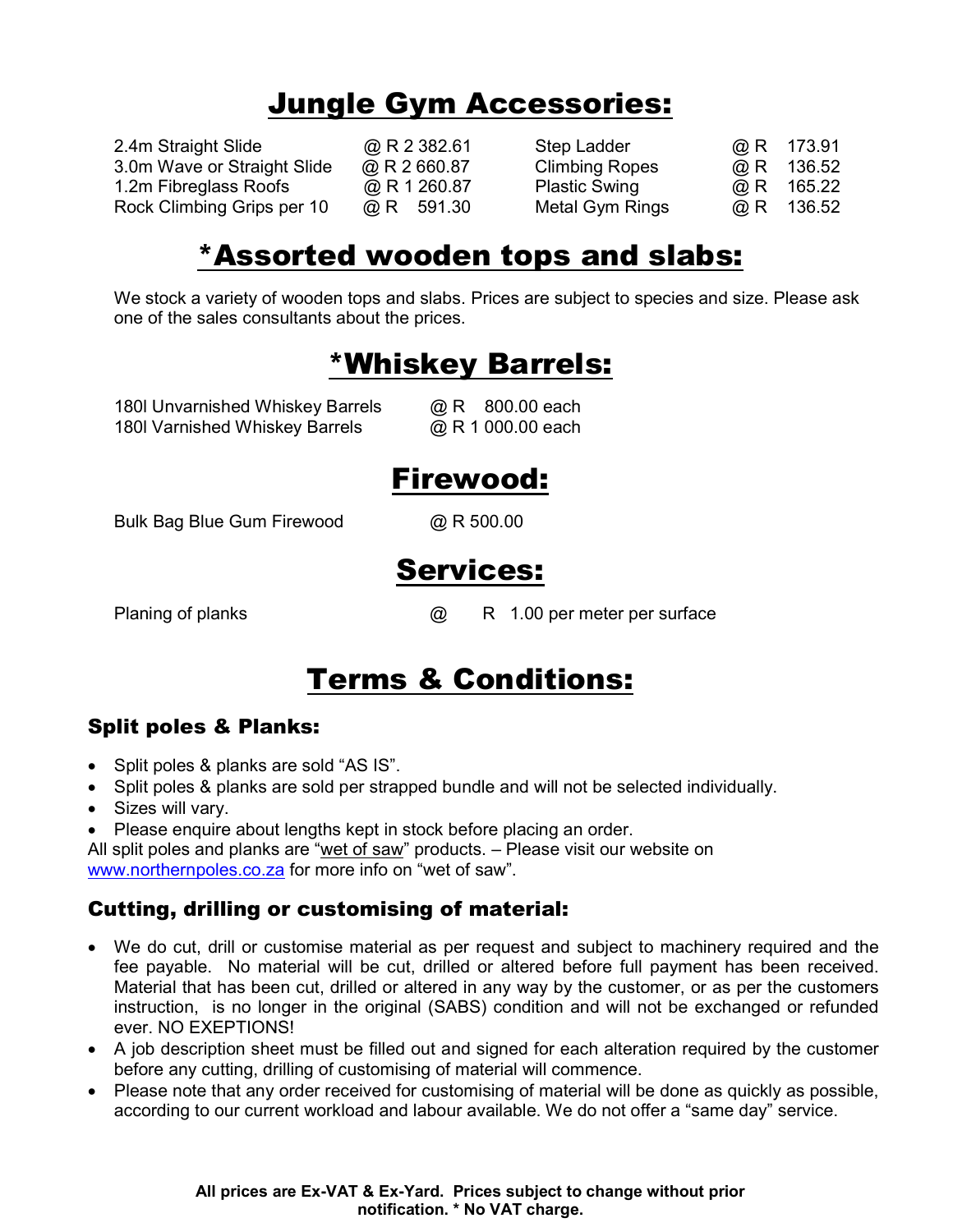# Terms & Conditions Continued:

### Deliveries:

- All deliveries are done by independent transport contractors.
- Deliveries are charged according to size and distance.
- All dogs must be locked up.
- Someone must be at the delivery premises to sign for material received.
- Please confirm that the delivery vehicle can enter the premises prior to delivery.
- The house/plot etc. must be visibly numbered.
- All loads will be offloaded next to the delivery vehicle. (Material will not be carried).
- All material must be paid in full before delivery.
- Please check all material upon delivery and note discrepancies on delivery note. No discrepancies after the fact will be considered.

### Selection of material:

The employees are not allowed to pre-select material featuring a specific characteristic example: "as straight as possible" or "no taper" or "must be a green colour" on behalf of any customer. Peoples taste differs from person to person and it is for this reason that a customer must pre-select material in person (if required). The same principal applies to items that need to be delivered. Preselection of material is subject to the following conditions:

- No opening if grouped items, example: laths, droppers, splitpoles, planks.
- Material that has been pre-selected must be paid for the same day, or they will be returned to their bins and made available for selling.

#### Exchanges:

- Material that has been cut, drilled or has been used in any way will not be exchanged.
- Exchange of material is subject to a handling fee.
- No material will be exchanged without proof of purchase.
- No exchanges or returns will be accepted after 30 days.
- Laths and Droppers will not be exchanged or refunded.

### Loading of vehicles:

- Our personnel are available to load your vehicle on the premises.
- If you prefer, our personnel can also tie the material on your vehicle.
- Once material is loaded on any vehicle, the material is the sole responsibility of the driver.
- It is the responsibility of every driver to ensure that his/her load is tied down and fastened according to his/her taste.
- Northern Poles will not refund or exchange any material that was damaged after the vehicle has left the premises.
- Northern Poles and their staff will not be held liable or responsible for any damages to vehicles.
- Please check all material upon loading of vehicles at our premises. No discrepancies after the fact will be considered.
- It is the responsibility of the individual collecting/purchasing the material to ensure that he/she receives all material as specified on the invoice. Although we will take every precaution to ensure that a customer receives their purchased items, we will not be allowed to consider discrepancies after a vehicle has left the premises. The same applies to vehicles, trucks or trailer's that has been abandoned/left during the loading process.
- All material must be collected within 60 days from date of purchase.